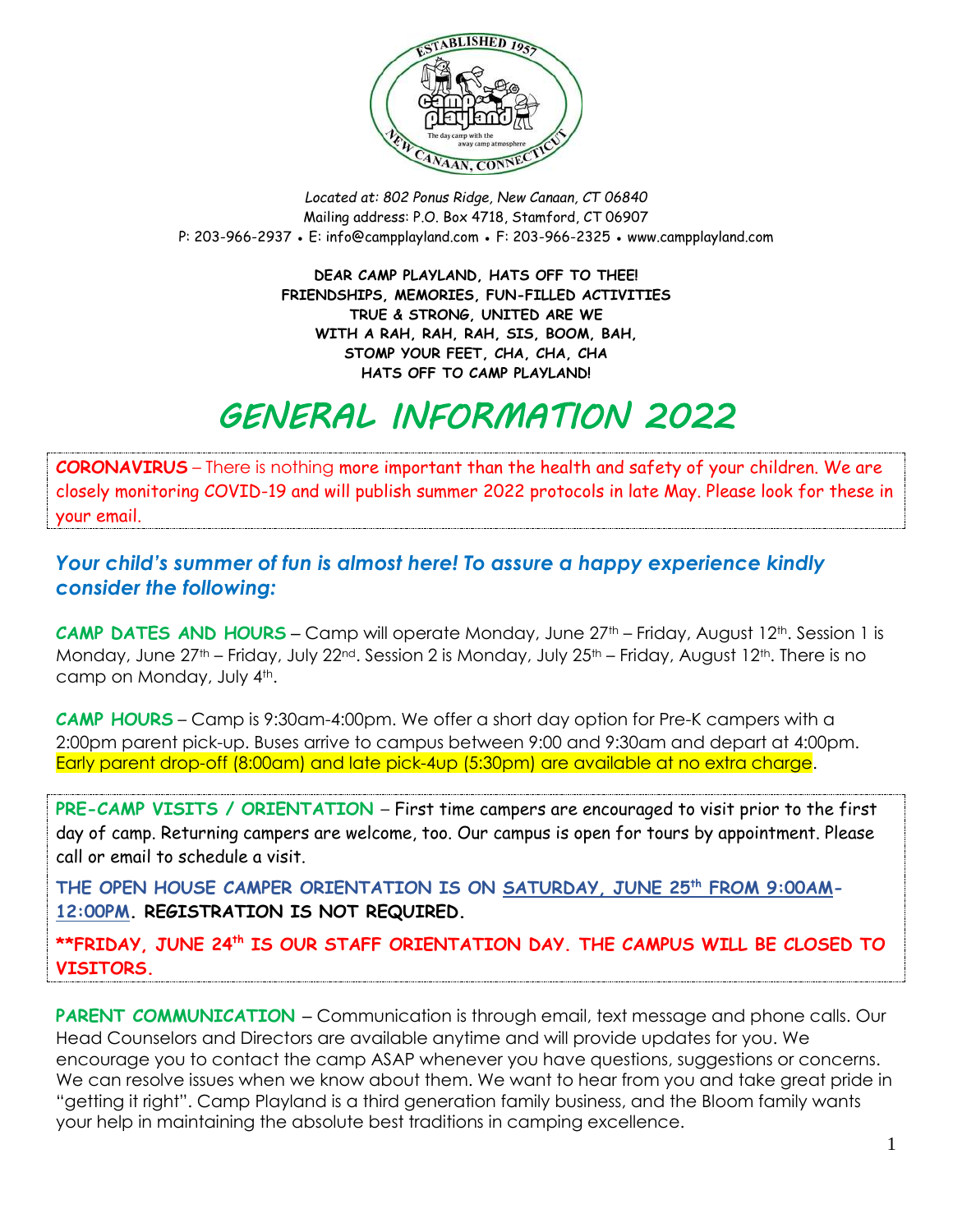**PHILOSOPHY** – Camp Playland implements a very simple philosophy – camp must be safe, camp must be fun and camp must be instructional. We want every camper to have an enriching experience and feel this is best attained when parents and the Playland staff work together for the child's benefit.

#### **TIPPING POLICY** – **CAMP PLAYLAND HAS A NO TIPPING POLICY**.

**HEALTH REGULATIONS** – A current health form for each camper is required. Health forms must be completed and signed by your pediatrician. We accept school health forms. Health forms are valid for three years from the date of the last examination. If we have a current form on file from last summer, we will forward it to this summer. Health forms must be on file *PRIOR TO YOUR CHILD(REN)'S FIRST DAY OF CAMP*. Blank health forms can be found on our website.

**MEDICATION** – **to be dispensed by the camp nurse and/or stored in the nurse's office** must be in the original prescription bottle or box and must be accompanied by a doctor's authorization **signed by both the doctor** *and* **parent**. This includes Epipens™. "Authorization for the Administration of Medication by Camp Personnel" forms are on our website and must be current within 12 months. This form needs to be returned *only* if the camp is to dispense medication to your child. If you have medicine to be left with the camp nurse, please arrange a time prior to your first day of camp to drop-off the medicine. Campers may not carry medication with them.

**CAMP NURSE(S) / ILLNESS** – We have two nurses at all times in our nurse's office. If campers / counselors are determined by the nurses to have an observable illness, such as constant coughing, stomach issues, respiratory infection or a temperature over 100.4 degrees Fahrenheit campers / counselors will be sent home.

**CLOTHING** – Please see a packing list on page 5. Dress your child according to the weather. Camp is a very physical environment. Children should wear **sneakers and socks** (no sandals, open toed shoes, flip-flops, Crocs™, etc.), **shorts**, **t-shirt**, **sweatshirt** (on cool days) and a **hat or visor**. Camp Playland is not a uniform camp. A complimentary Camp Playland backpack, t-shirt and a Camp Playland sweatshirt will be given to each camper during their first week of camp.

**RAINY DAYS** – We follow our regular schedule as much as possible. In the event of rain, we will switch to our rainy day schedule, which includes special covered activities.

**BIRTHDAYS** – Campers who celebrate summer birthdays will be recognized on their special day. We kindly request parents not send or bring in snacks or goody bags to celebrate a birthday or any other occasion.

**LUNCH, BEVERAGES & SNACK** – **Lunch catered by FLIK INDEPENDENT SCHOOL DINING will be served to each camper every day. Everyone is provided a beverage at lunch. An afternoon snack is provided daily. The lunch and snack menu is on our website. Please communicate any food concerns prior to the start of camp.**

**CAMP PLAYLAND IS A "PEANUT / NUT SENSITIVE" ENVIRONMENT** – Campers and counselors may not bring peanut butter or other peanut / nut products to camp. For everyone's safety and because peanut / nut products are found in so many food items, campers will not be allowed to share food. All food that we provide is peanut and nut free.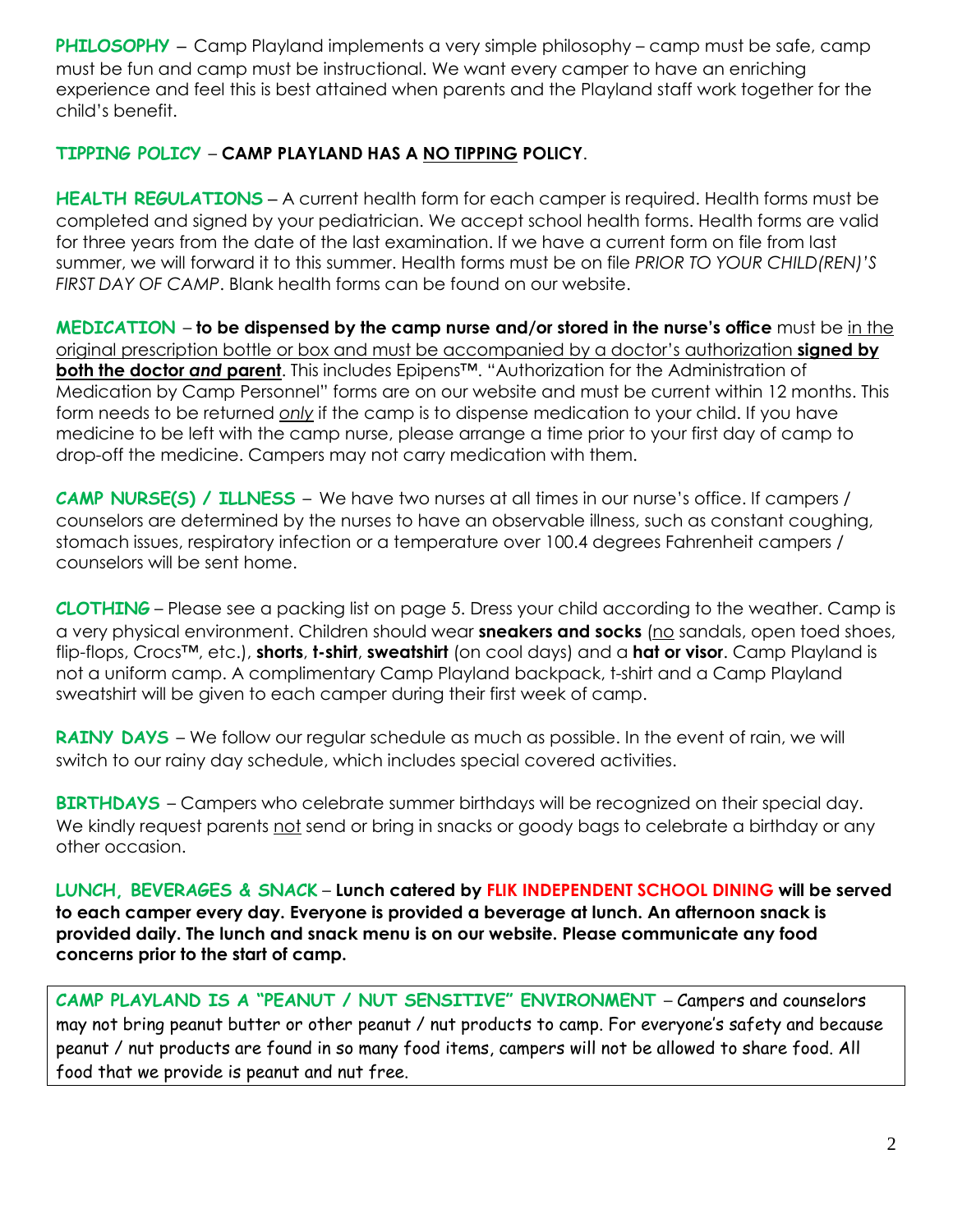**TRANSPORTATION** – Children will be picked up and dropped off by school bus / van. Details regarding transportation will be emailed a few weeks prior to your child's first day. Prior to your first day check the website for up-to-date bus routes. Campers should wait out at the street for the bus. Please help expedite the trip by being early. There will be a bus counselor on every bus. Do not detain the counselor with questions; instead always contact the camp. In the morning, if a camper is not waiting outside, bus counselors are instructed to wait 3 minutes. Please be ready to receive your child at drop-off time in the afternoon. The return times are approximate. If there is no adult waiting to receive a camper at drop-off, bus counselors have been instructed to keep the child on the bus and continue the route. The bus counselor will contact camp and we will contact you to arrange pick up.

Campers transported daily by parents may be dropped off between 9:00 and 9:30am and be picked up after 4:05pm. Detailed instructions are available on the website.

**EARLY DROP-OFF / LATE PICK-UP** – Parents may drop-off as early as 8:00am and pick-up as late as 5:30pm. You may do this as needed. Please notify us when you are utilizing this option.

**DISMISSAL CHANGES** – **If you wish to pick up your child or change your afternoon transportation, the camp office must be notified before 2:00pm by telephone or email.** Due to limited capacity for vehicles, we cannot always accommodate campers riding another vehicle. If you are picking your child up after camp, please come at 4:05pm or later.

*We thank you for your patience with the timing of our buses. Bus routes may change slightly due to traffic. We work hard to ensure all buses are as punctual as possible.* 

**BUS CONDUCT** – All Playland buses have seat belts and campers are required to "buckle up". As this might be a change from what children do on school buses during the school year, please help us by reminding children they must buckle. Due to the danger of choking, as well as the potential risk for children with food allergies, eating or finishing breakfast while on the bus is prohibited. We strongly discourage the use of electronic devices and cell phones on the bus. If your child must bring a hand held electronic game, iPad<sup>™</sup> or other toy on the bus, please remind them to keep it in their backpack or bring it to the office for safe keeping during the camp day. The camp is not responsible for these items if they are lost or broken.

**EARLY PICK-UPS** – There is a visitor check-in station at the entrance to camp. Please notify the camp office if you are picking up early. No camper will be released without permission from the Playland office. We will make every effort to get your child to you quickly for early pick-up, but please allow ample time if you need to have your child to an appointment. Picking up between 3:45 and 4:00pm can be difficult. If you arrive at this time, you will be asked to wait until after dismissal (4:05 pm).

*2:00 pm pick-up for "Short Day" campers* – Some Pre-K campers will be picked up by parents at 2:00 pm. Parents who have opted for early pick-up will drive into camp at 2:00pm. The campers will be escorted by Playland staff to the pick-up person. If the pick-up person is someone other than a parent that person must be listed as an emergency contact.

**ATTENDANCE** – **Please contact the camp office at 203-966-2937 or [info@campplayland.com](mailto:info@campplayland.com) by 8:00am if your child will be absent or is arriving late** so that we may notify the bus counselor.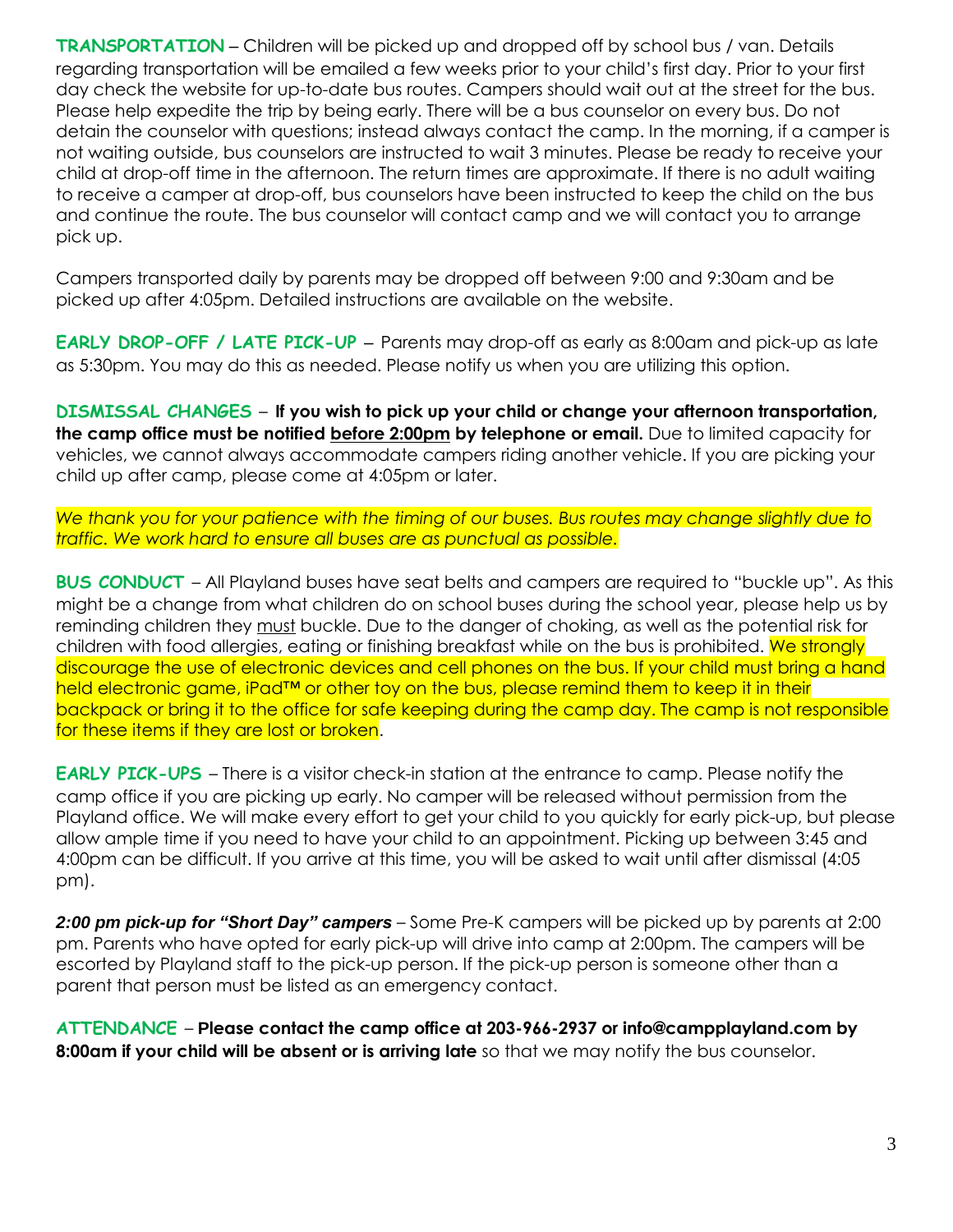**CAMPER / FAMILY INFORMATION** – You may update your contact information, emergency contact information and special notes about your camper through our website[,www.campplaylandofnewcanaan.com.](http://www.campplaylandofnewcanaan.com/) Click on "FAMILY LOGIN" (top bar). If you have trouble logging in, please call or email camp.

**PARENT VISITATION** – Camp Playland is closed to visitors during the camp day. Communication between parents, camp directors, and head counselors will be very fluid. More so than ever we will be responsive to questions and concerns. Parents and Camp Playland will partner to create a healthy, fun and instructional summer for campers and counselors.

**GROUPING** – Groups are made up of approximately 12-18 campers with 4-6 counselors per group. Campers are grouped by school grade. Groups of campers entering 2<sup>nd</sup> grade and older are single gender. Groups of campers entering 1st grade and younger are coed. We often have more than one group for the same age. **If your child wishes to be grouped with a special friend, be sure that you have indicated this to us**. We will do our best to accommodate requests. Group rosters will be posted on the website in early June.

**SCHEDULES** – Group schedules will be posted on the website in early June.

**ACTIVITIES / SWIMMING** – We are excited to offer all activities this summer! New activities for summer 2022 include Lego Mania, Outdoor Cooking, the Excavation Station, Enhanced Dance and pedal cart racers for our youngest campers! Campers will enjoy free swim and small group swim lessons in our three heated pools. Campers entering 2<sup>nd</sup> grade and younger swim twice daily. Campers entering 3rd grade and older swim once per day.

**SENIOR TRIPS** – Rising 7<sup>th</sup> and 8<sup>th</sup> graders will leave campus for trips every Thursday. Trips are posted on the Special Events Calendar.

**PHOTOGRAPHS** – Our camp photographer will take many photos every day. These will be posted at **campplayland.smugmug.com**. The password is **summerfun!** (don't forget the exclamation point). You may communicate directly with the camp photographer – [photographer@campplayland.com.](mailto:photographer@campplayland.com)

**SPECIAL EVENTS** – Weekly special events are planned throughout the summer. A calendar of special happenings is posted on our website.

**STAFF HANDBOOK** – We are very proud of our professional, mature and nurturing counselors. We have protocols in place to ensure a safe environment for campers and staff. Our staff handbook is posted alongside the staff roster on the camp website. Please visit this document to learn about Camp Playland's safety procedures.

**PEDICULOSIS** – Head lice is a nuisance but not a medical issue and we do our best to mitigate the risks of spreading. Please diligently check your camper for head lice before the start of camp. If you find lice, please notify the camp so we may alert other families to check heads. Any person with head lice will be sent home to be treated with a medicated shampoo.

Get ready for the best summer ever!<br>Catch the spirit!!!